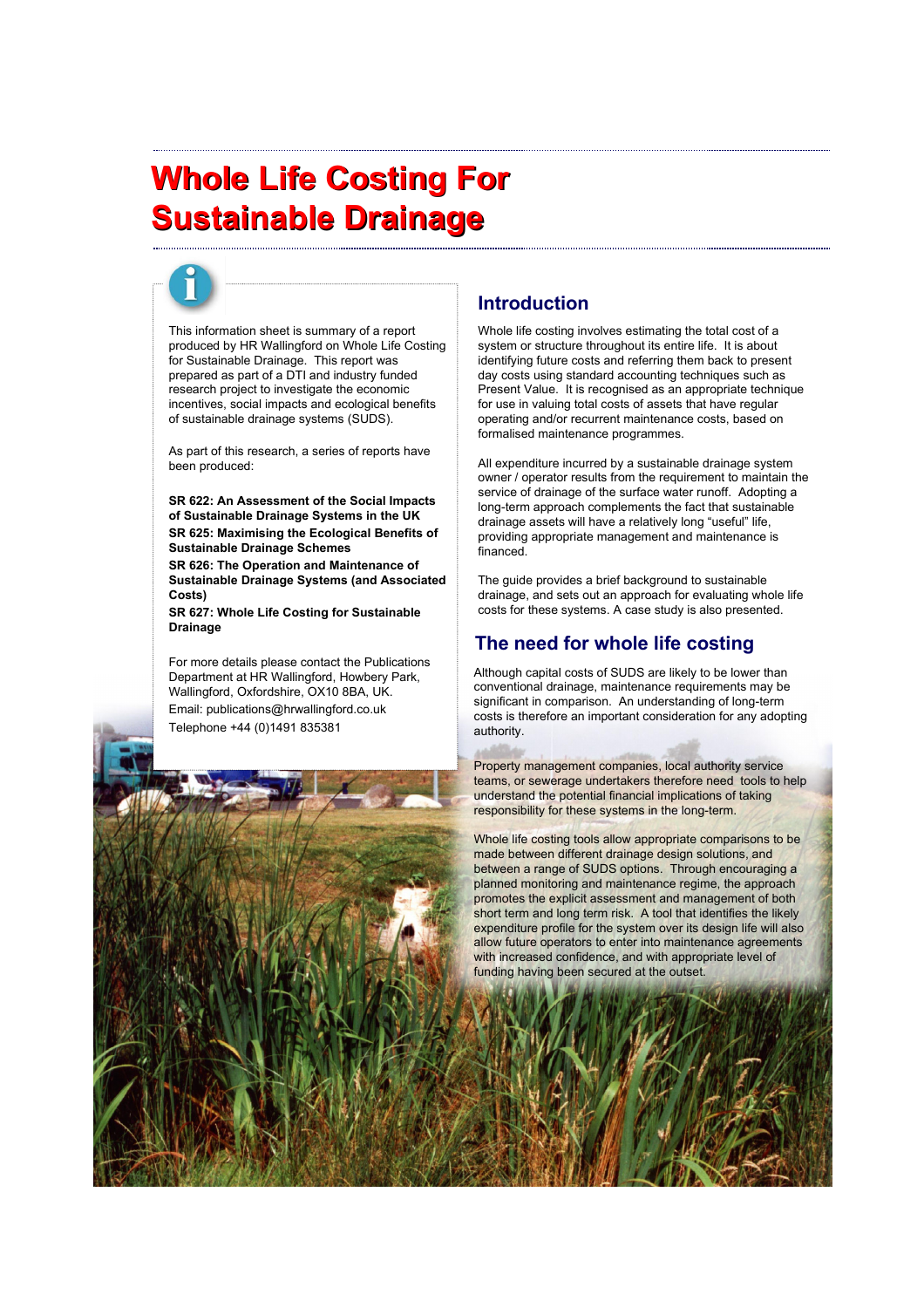### **Whole life costs**

In considering the costs associated with SUDS, an economic or financial viewpoint can be taken. An economic appraisal seeks to evaluate all the costs and benefits to the community affected by a proposed development, while a financial appraisal is solely concerned with the tangible costs, earnings and revenues which accrue to the SUDS owner and operator.

In an economic appraisal, the major difficulty is usually the assessment of the benefits and risks associated with the scheme, which may not be readily measurable in cash terms.

The two approaches are summarised in the figure below:



## **Discounting future costs**

Present Value is the simplest and most commonly used discounting method available, and is appropriate for applying to SUDS which may require a varying time pattern of expenditure. Present Value has been defined as:

#### *" the value of a stream of benefits or costs when discounted back to the present time"*

It can be thought of as the sum of money that needs to be spent today to meet all future costs as they arise throughout the life cycle of a scheme or structure.

The formula for calculating present value is given below:

 $^{=0}$  (1+

*t r C*

 $^{0}$  (1+ $\frac{'}{100}$ )

$$
PV = \sum_{t=0}^{t=N} \frac{C_t}{(1 + \frac{r}{100})^t}
$$

Where:

 $N =$  Time horizon in years  $C_t =$  Total monetary costs in *r* = Discount rate year *t*

### **Data required for a Whole Life Data required for a Whole Life Costing Approach Costing Approach**

### **Design Life**

Design life is defined as the minimum length of time that a scheme or structure is required to perform its intended function.

There is some uncertainty over the design lives of sustainable drainage systems. However, with appropriate designs and regular maintenance, they should be longlasting as there is low risk of structural failure.

### **Capital Costs**

SUDS capital costs should include (where appropriate):

- Planning and site investigation costs
- Design and project management/site supervision costs
- Clearance and land preparation work
- Material costs
- Construction (labour and equipment) costs
- Planting and post-construction landscaping costs
- Cost of land-take.

### **Operation & Maintenance Costs**

Sustainable drainage schemes require ongoing maintenance in order to ensure short-term operation and minimise risks to long term performance. Maintenance activities are likely to be an important consideration in determining lifetime costs.

**Risk Costs** Operation and maintenance activities can be classified as follows:

#### • **Monitoring**

(This is most likely to include visual monitoring of litter build-up, water quality, sediment accumulation, plant growth, erosion damage, water levels)

- **Regular, planned maintenance** (e.g. rodding culverts, clearing debris from manholes, grass-cutting, vegetation management, sediment removal, jetting of permeable surfaces and silt traps)
- **Intermittent, irregular maintenance** (e.g. for major mid-life refurbishment such as geotextile replacement, vegetation replacement, soakaway replacement etc)
- **Unplanned maintenance / rehabilitation** (e.g. responding to problems e.g. blocked culverts/trash-racks, pollution incident, vegetation death etc)

Irregular maintenance and rehabilitation can often be 'managed out' through good design and effective regular management of the systems.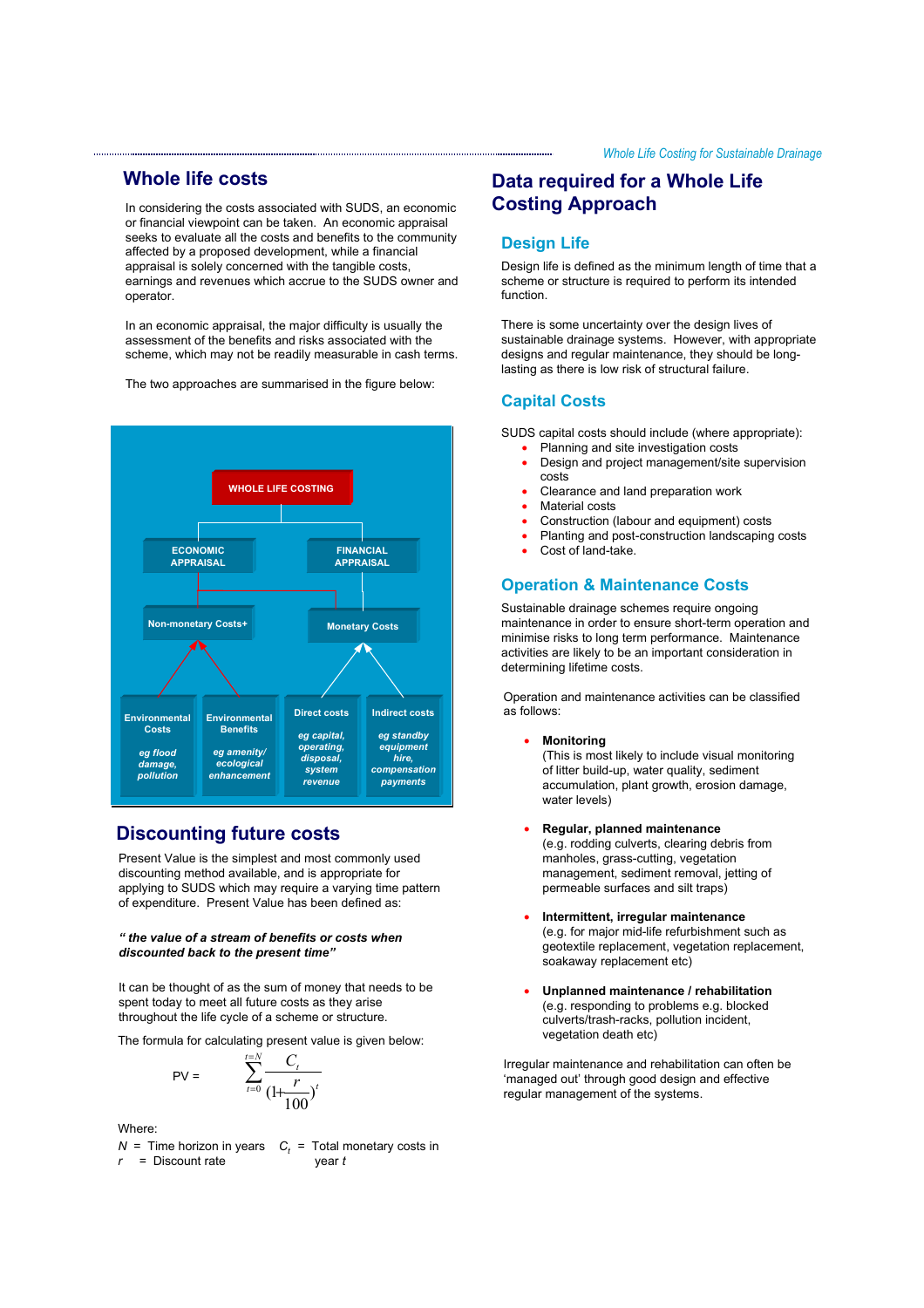#### *Whole Life Costing for Sustainable Drainage*

#### **Risk Costs**

In sustainable drainage schemes, the residual risks can be managed to a certain extent through safe designs for exceedance, regular monitoring and appropriate maintenance. In most cases, the costs associated with the risks are likely to be 'public' or 'societal' costs and not be borne by the SUDS owner or operator.

Risks associated with flooding from conventional sewerage systems during extreme events and/or the impacts on receiving water quality from CSO spills have historically been considered by sewerage undertakers (adopting authorities), rather than the scheme developers. However, the move towards explicit recognition of all relevant costs and benefits at project appraisal stage means that such considerations may be important for the future.

#### **Environmental Costs**

There are a range of environmental benefits that may accrue from implementing SUDS. These include amenity and recreation opportunities, biodiversity and ecological enhancement, aquifer and base flow augmentation, water quality improvements and net flood risk reductions.

There are methods now available for quantifying these benefits with monetary values, and several approaches are discussed in the document.

#### **Disposal Costs**

There are some materials that that may require disposal as a result of operation and maintenance / rehabilitation activities.

These include:

- Vegetation (including aquatic planting and grass turfing)
- Granular fill
- Permeable surface blockwork
- Sediment
- Geotextiles.

#### **Residual Costs**

In a full economic evaluation, the residual value of the land used for the drainage components should be included. It is unlikely that any land close to development areas would depreciate in value within a 20 – 50 year period, and thus the net present worth of the land following the nominal operational lifetime should be accounted for.

#### **Discount Rate and Discount Period**

The discount rate is the rate used to convert all future costs and benefits to 'present values' so that they can be compared.

In the public sector, the discount rate is set by the Treasury and they are currently recommending a rate of 3.5 %, a recent shift from a long-term value set at 6 %. This reduction in discount rate effectively puts a higher weight on future costs, with the aim of encouraging longer-term, more sustainable development.

The following figure shows the variation with time of the contribution of annual expenditure to whole life cost, using the 3.5 and 6 % discount rates.